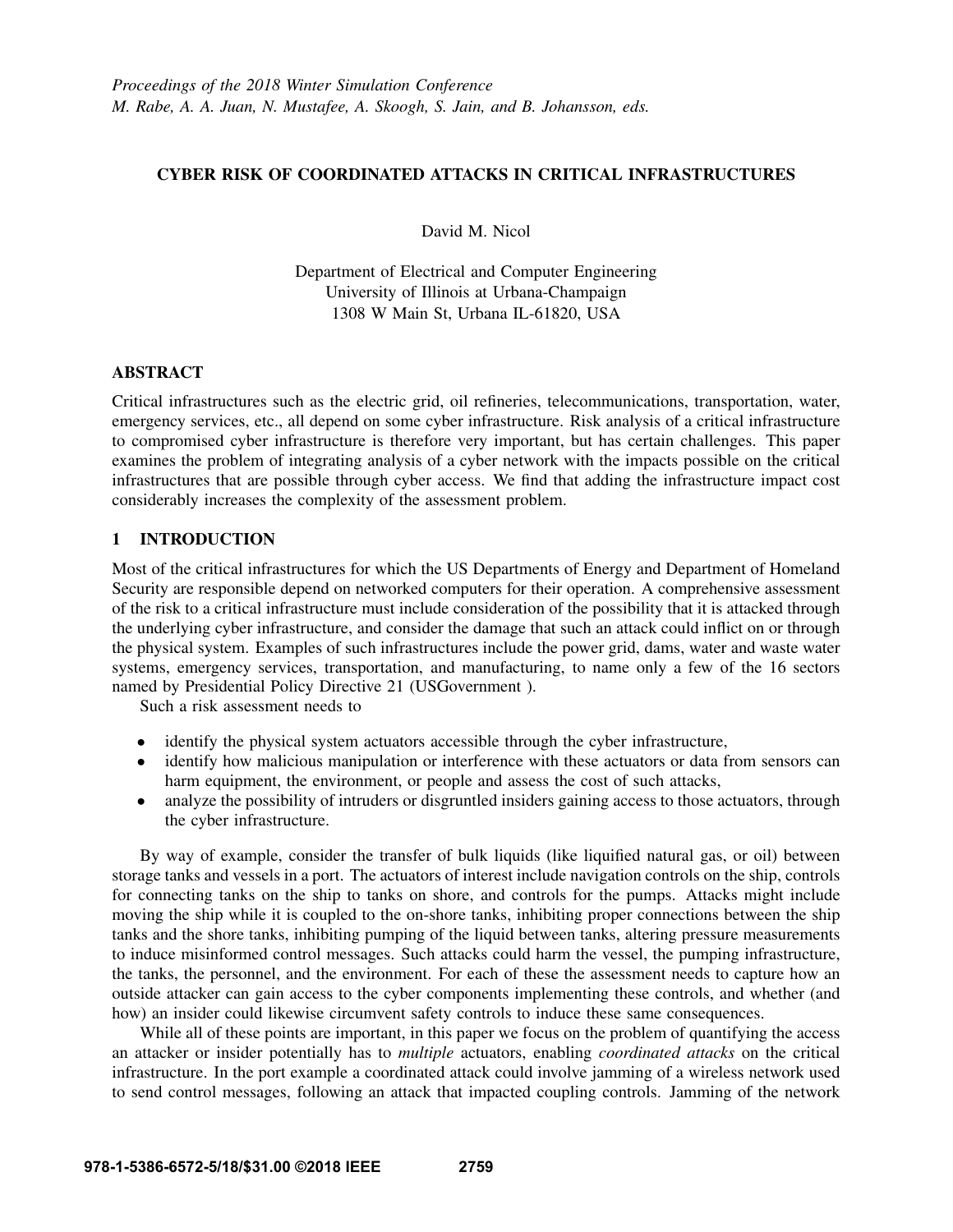could inhibit situational awareness, and inhibit the ability for operators to remotely respond even if they saw or understood what is happening. The analyses of interest consider how the adversary circumvents security controls by compromising devices and uses them as stepping stones, an activity known as "lateral movement". The capabilities obtained are used to build up access to a set of actuators, from which attacks can be launched. Part of the analysis should include information about known vulnerabilities in those devices, and the difficulty of exploiting them. Another part of the analysis should include information about the privileges the adversary acquires by exploiting those vulnerabilities, and the capabilities that result from those exploits. Furthermore the analysis should include how the adversary builds up a portfolio of actuator accesses, and the attacks and subsequent damage that can result.

For the remainder we assume the presence of an adversary, and consider various quantifications that attempt to describe the inherent potential of that adversary to succeed in getting access to multiple actuators. We identify some existing methodologies for quantifying access to individual actuators, and then consider how these can be extended to quantify access to multiple ones. Throughout we comment on the suitability of existing approaches for expressing risk in terms of impact on the critical infrastructure. One model computes a difficulty metric for every attack path and scores the overall network in terms of the easiest set of attack paths that lead to control of actuators. Another model counts the number of different ways an adversary can reach a given set of actuators. Still another model scores the network in terms of the minimum number of vulnerabilities that if patched would completely inhibit the adversary's ability to reach actuators through known vulnerabilities.

We find that path-based cyber assessments have significantly increased computational complexity when extended from attack paths with single endpoints to attacks that include multiple endpoints. Furthermore, we find that path-based cyber assessments do not obviously mesh well with impact assessment of infrastructures. Turning towards protection based assessments (i.e., how much protection is needed to inhibit an attack on the infrastructure or reduce the costs of potential attacks) we find a better fit for integration with the assessment of attack costs on the infrastructure, but also find combinatorial explosion of means of attacks. Based on past experience with cyber risk assessment we believe the problem needs heuristic solution based on a technique such as Monte Carlo sampling.

The remainder of the paper is organized as follows. Section  $\S2$  introduces the central data structure we use in the cyber analysis, the network multi-graph. Section §3 describes our model of attacks on the infrastructure and discusses potential cost functions for those attacks. Section §4 visits prior work on using paths through a graph (in our case the network multi-graph, in related work attack-graphs) and extends the problem to consideration of minimal cost ways of an adversary reaching all of a set of actuators from which attacks are launched. Section §5 views the problem from the point of view of how much it costs to protect the infrastructure from attacks made possible by cyber breaches, shows how computational complexity rises by inclusion of the spectrum of attacks possible on the infrastructure, and points out where Monte Carlo simulation will play a role in estimating curves that describe how much the risk to the infrastructure is reduced as a function of the number of actuators protected from compromise, and the cost of that protection. Section §6 gives our conclusions.

### 2 NETWORK MULTI-GRAPH

All of the analyses we describe are centered on a *network multi-graph*, defined as follows. A graph node represents a device that has one or more IP interfaces, that potentially is a *stepping-stone*. This means that if an adversary were able to gain execution privileges on the device, it could use that device to find and exploit one or more vulnerabilities in another and gain execution privileges on it. A directed edge is defined from node *a* to node *b* if, based on the state of our knowledge of the network configuration, hosts, services running on the hosts, and vulnerabilities of services running on the hosts, there *might* be a vulnerability on *b* that an adversary on *a* could use to gain a foothold on *b* without having to pass first through some other device *c*. If we have cause to believe *b* has more than one vulnerability that *a* might exploit, we introduce an edge for each, making this a multi-graph. This definition allows a multi-graph to have an  $a \rightarrow b$  edge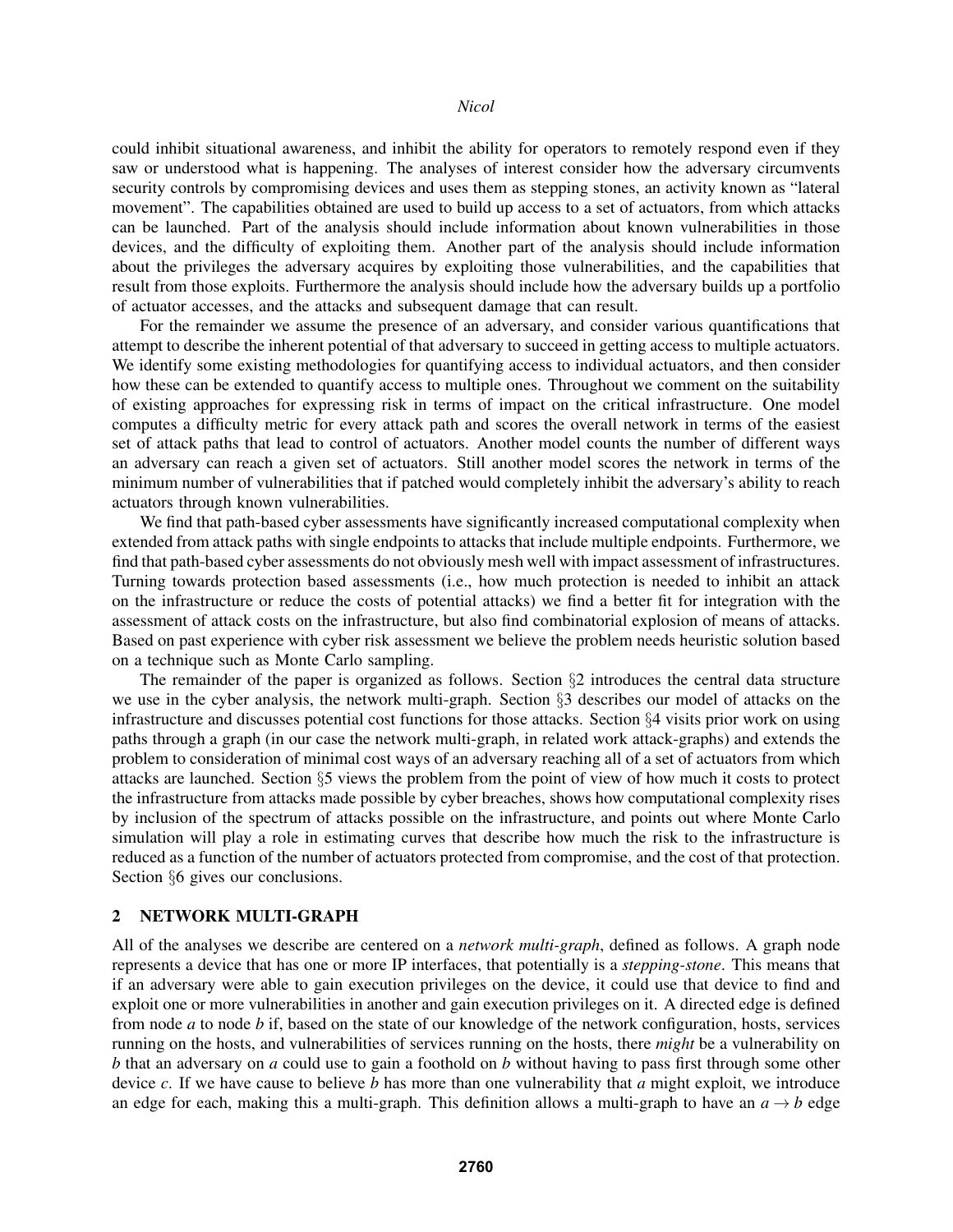in presence of uncertainty. The more information we have about the network/host/services/vulnerabilities state, the better able we are to determine how many  $a \rightarrow b$  edges to place (including, possibly, none.)

We augment a network multi-graph with a node representing an adversary. The placement and connections of this node depend on the particular analysis. If we are considering the threat of an adversary external to the network, the adversary node directs edges to network multi-graph nodes that face the Internet the first step in the intrusion begins outside. We believe that attacks which begin with a successful phishing campaign can be modeled this way, with an edge from the adversary to the mail server to the host on which malicious email might be opened. An attack that begins with a worker bringing a corrupted USB stick and plugging it into a network host would connect the adversary node to network multi-graph nodes whose role is consistent with a human inserting a USB stick. Likewise an attack launch by a malicious insider is modeled by the introduction of edges from the adversary node to each node consistent with a human presence able to log in.

Some of a network multi-graph's nodes are special in that they represent cyber connection points for one or more critical infrastructure actuators, we call these *actuator nodes*. An *attack path* is a path through the network multi-graph whose origin is the adversary node and which reaches an actuator node. An attack path captures a sequence of exploits the adversary executes in order to reach an actuator.

Edges in the network multi-graph may have labels. The nature of the label depends on the quantification model being employed. For example, in Nicol and Mallapura (2014) we define a network multi-graph assuming that (i) all direct host-to-host connections permitted by firewalled access control are known, (ii) all open ports and services available on hosts are known, and (iii) Common Vulnerability Scoring System (Schiffman et al. 2004) information about the vulnerabilities is acquired from the National Vulnerability Database. Edge labels encode what is defined as the *exploit complexity score*, a number between 0 and 10 with lower scores implying easier exploits to execute. The score of an attack path is the sum of the labels of the edges on the path; the lower the attack path score, the easier this model deems the attack it reflects to be.

Other labels are certainly possible. One might label an edge from  $a \rightarrow b$  with a score that captures the damage an adversary might cause at *b* once compromised. A model like this could weigh the edge into an actuator node to reflect estimates of the damage possible to the physical system by compromising the actuator; potential damage (like wiping file systems) at interior nodes could be scored, to reflect that the damage an adversary could cause extends beyond the access to the actuators. In a model where the larger the edge weights the greater the damage, one might look for paths with heavy sums of edge weights, or possibly paths with largest edge weights.

We'll say more about using individual path costs to score a network, the point to be made right now is that a network multi-graph represents key information needed to quantify the risk contribution of cyber.

### 3 ATTACK COST MODEL

In this paper we focus on attacks which necessitate the adversary gaining execution privileges on multiple actuators. Different attacks may require the adversary to have different levels of privilege on an actuator. Here we follow the CVSS categorization (NIST ) for reported vulnerabilities, an attribute of which is whether the vulnerability once exploited gives the adversary no execution privileges, "low" privileges, or "high" privileges. The CVSS does include an attribute indicating whether one needs physical access or network access to exploit the vulnerability; for actuators we're interested only in those that do not need physical access. The important point is that the CVSS model we adopt does not, for remotely exploitable vulnerabilities, specify the execution privilege level of the adversary on the host from which the exploit is remotely launched. The end state of the adversary's intrusion is a "compromise vector" which describes the state of each actuator. The state of an actuator in this vector is one of four integer codes; we define 0:"uncompromised", 1:"compromised with no execution privileges", 2:"compromised with low execution privileges", or 3: "compromised with high execution privileges". We use integer codes for actuator states to employ vector-based comparisons. Vector  $V = (v_1, v_2, \dots, v_n)$  is said to dominate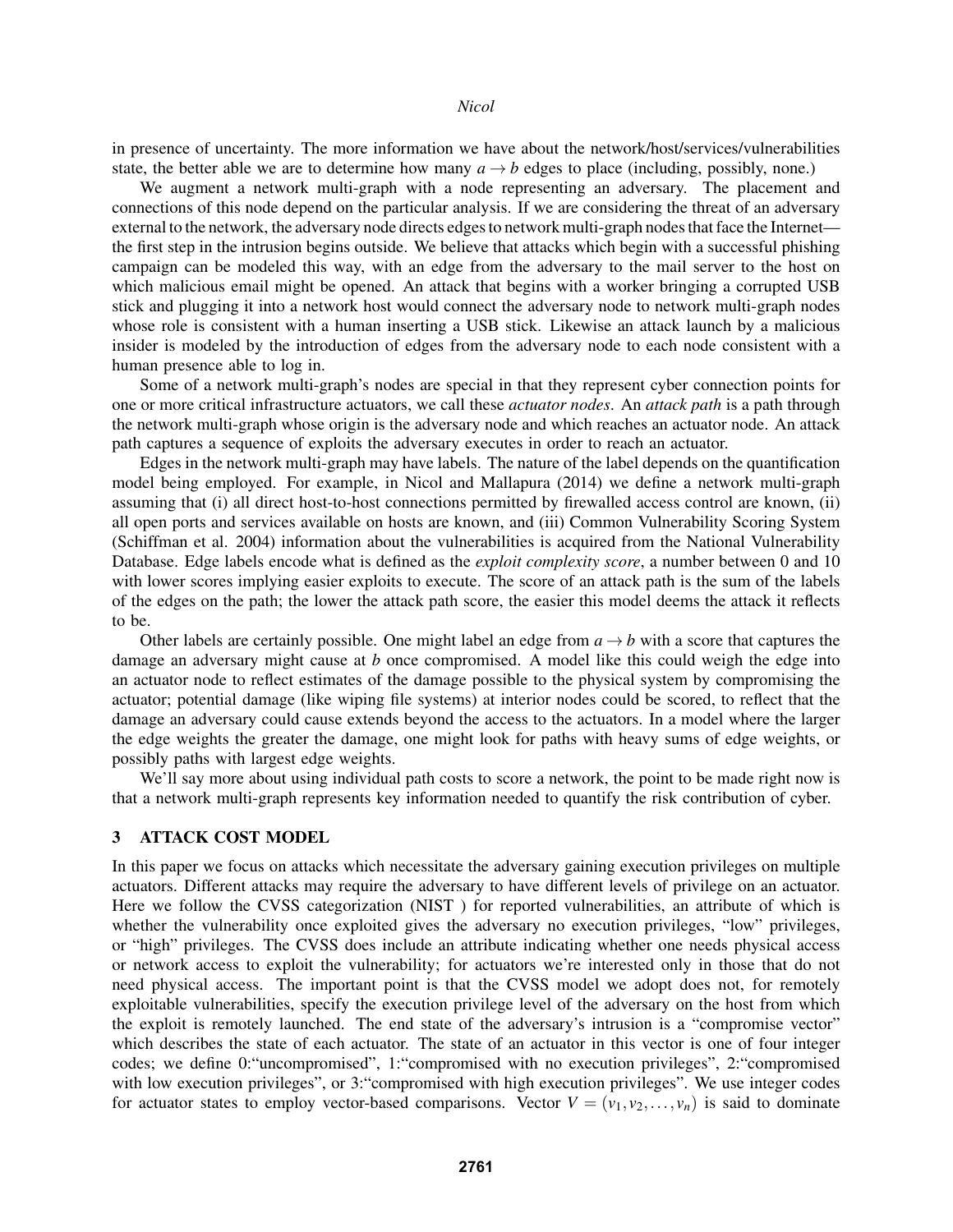vector  $U = (u_1, u_2, \dots, u_n)$ , written  $U \leq V$ , if  $u_i \leq v_i$  for all component positions *i*. We assume that any attack on the critical infrastructure which is possible given compromise vector  $C_1$  is also possible given any compromise vector  $C_2$  with  $C_1 \le C_2$ .

A number of different known attacks on the infrastructure may be possible from a compromise vector *C*. We need to ascribe some potential cost to these attacks. One way is to enumerate the attacks  $a_1, a_2, \ldots a_k$ and for each ascribe some (random) attack cost  $A(C, a_i)$ . We could score the cost of  $C$  (say,  $S(C)$ ) by the sum of these random costs, by some function of these random costs, or treat a subsequent attack selection itself as a random action, with attack *a<sup>i</sup>* being selected with probability *p<sup>i</sup>* . For the purposes of this paper any method which makes sense to a practitioner will do. One can include unknown attacks also if one is comfortable with estimating the cost of an unknown attack. Then the attack becomes just one of potentially many and is treated in the same way as the known attacks.

There are potentially a combinatorially large number of unique compromise vectors, and unless scoring costs are automated, it simply isn't feasible to completely define *S* for all vectors *C*. We can use ordering relationships among the potential compromise vectors to simplify the task. First, a random variable *Y* is said to be *stochastically larger* than random variable *X*, denoted  $X \prec Y$ , if  $Pr{Y \le t} \le Pr{X \le t}$  for all *t*. It means that the cumulative distribution function of *X* uniformly dominates that of *Y*, implying that *Y* "tends" to be larger than *X* in a strong sense. Applying this notion to the random attack costs, we assume that if  $C_1 \leq C_2$ , then  $S(C_1) \prec S(C_2)$ . Informally this means that if a compromise vector dominates another, then its random cost dominates the random cost of the other, strongly. When *S* is simply the sum of the costs of attacks made possible by a compromise vector we can *prove* this assumption, because the attacks possible under the dominant compromise vector subsume those possible under the weaker one. We could no doubt with some assumptions on the mixing probabilities prove the assumption in the case when *S* represents a mixture random variable, but the notational effort really isn't worth the benefit. Intuitively, what we are assuming is that if the attacker has greater execution privileges on the actuators, then the attacker can inflict greater damage on the infrastructure.

#### 4 PATH-BASED QUANTIFICATION

A natural calculation to apply to a weighted graph is to find the path or paths with the most extreme cost (i.e., least cost or greatest cost, depending on the weights.) In Nicol and Mallapura (2014) we consider the *k* paths with least cost, interpreted as the *k* easiest sequences leading to compromise of a critical asset. While seemingly intuitive, this quantification has problems. As we point out in Nicol and Mallapura (2014), from the point of view of an adversary, after a vulnerability *v* has been exploited once, the difficulty of exploiting it again later in the same sequence may not be the same—having learned how to perform the exploit or found the tool to perform the exploit, subsequent appearances of  $\nu$  are likely to be easier. We show that if the cost of an edge *e* in a path can depend on the identity of edges earlier in the path, then the problem of finding the shortest path is intractable (formally, it is NP-hard.) Thus models where edge weights may vary, depending on what the adversary has already seen or done will need to consider approximations. The approach we took in Nicol and Mallapura (2014) used randomly generated paths where choices out of a node *a* are chosen randomly, with probabilities heuristically skewed towards (hopefully) shorter remaining paths to critical resources.

With modification to the network multi-graph we can adapt the path cost measure to quantify the difficulty of coordinated attacks that require the adversary to have a foothold simultaneously on multiple actuators. Suppose we select a priori the actuators of interest, e.g., those that must be compromised to accomplish a particular attack of interest on the infrastructure. We can ask which subset of edges connect the adversary node to each actuator in this set, such that the sum of the edge weights is minimal. This is illustrated in Figure 1. Here we illustrate a very simple network multi-graph with annotations on the adversary node, and two actuators which need to be compromised for a given attack on the infrastructure.

We illustrate sets of edges that connect the adversary to all the actuators. One of these sets involves five edges, the other involves four. If the edges have unit weight the one with four edges is minimal.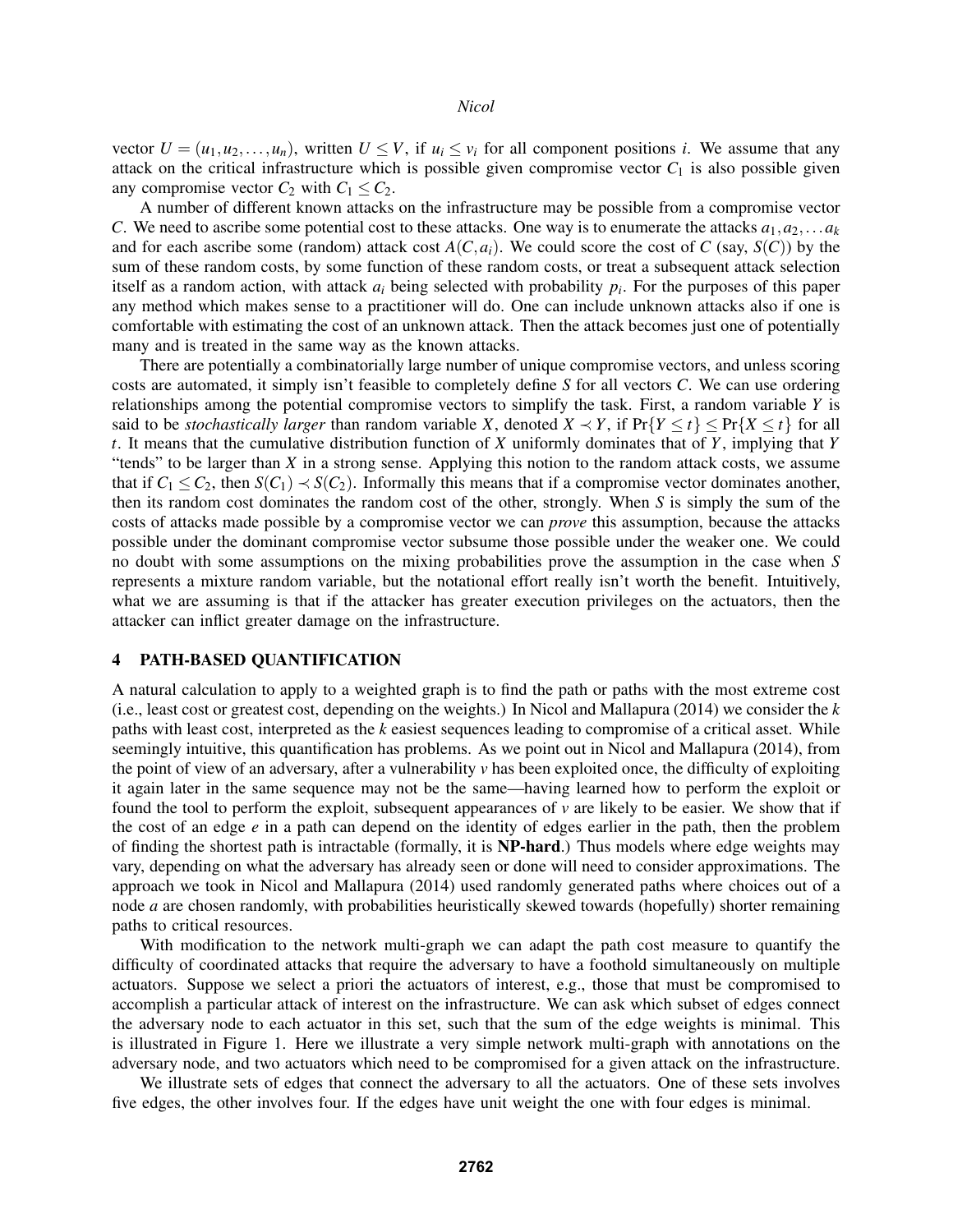

Figure 1: Illustration of Steiner trees in network graph.

This is a generalization of the minimum cost path problem. Correspondingly, when we allow edge costs to be dependent on the identity of other edges, our earlier result shows that finding this subset will be NP-hard. As it happens, even if edge costs are fixed the problem of finding a set with minimum cost is NP-hard, as the problem formulation is that of finding a minimum cost *Steiner Tree* in a directed graph (Du and Hu 2008). Thus heuristics are needed. To follow the direction we took with the shortest-path problem we would want to modify existing heuristics for minimum Steiner tree with some guided Monte Carlo exploration of the potentially huge solution space.

Depending on the vulnerabilities, for a given set *A* of actuators there may be a large combination of assignments of privilege to the compromised actuators in *A*. The ability to launch a certain attack may depend on the adversary having high privilege on a particular subset of actuators; if the adversary does not have high privilege on any one of that subset, that attack isn't possible. For a given set of privilege requirements we can modify the multi-graph prior to the Steiner tree optimization by the simple expedient of visiting each actuator and removing from it all inbound edges corresponding to vulnerabilities whose exploit does not grant the adversary sufficient privilege. Following this modification we ought to verify that there is *some* path remaining from the adversary node to the actuator, otherwise we can conclude that no Steiner tree exists which includes it.

An aspect of the Steiner tree approach is that one needs to identify a priori which actuators are to be included in the tree. With *n* actuators there are 2*<sup>n</sup>* −1 possible non-empty subsets, and for each given subset of size  $k$ ,  $3^k$  combinations of execution privilege. The effort of finding a minimum cost tree for a given set of actuators with given acquired privileges alone is intractable, we see now that there are a huge number of combinations of sets and privileges. In the face of this we need to focus on specific cases motivated by known attacks. For a given attack one would determine which actuators and their privilege levels are needed, create a modified network multi-graph and determine the (approximate) minimal cost to the adversary of acquiring the resources to launch that attack. Note that if we have a compromise vector *V* with minimal Steiner tree score *x*, then for any compromise vector *U* with  $U \leq V$  we know that (i) the score of a minimal Steiner tree associated with *U* is no greater *x*, and that  $S(U) \prec S(V)$ .

We could also consider bounding cases, such as

- For each individual actuator and each individual execution privilege, the effort of reaching that actuator and the cost to the infrastructure of the attacks enabled by that access.
- Given the set of all actuators, each with "low" privilege and separately each with "high" privilege, the minimum Steiner tree cost, and the cost to the infrastructure of attacks enabled by that access.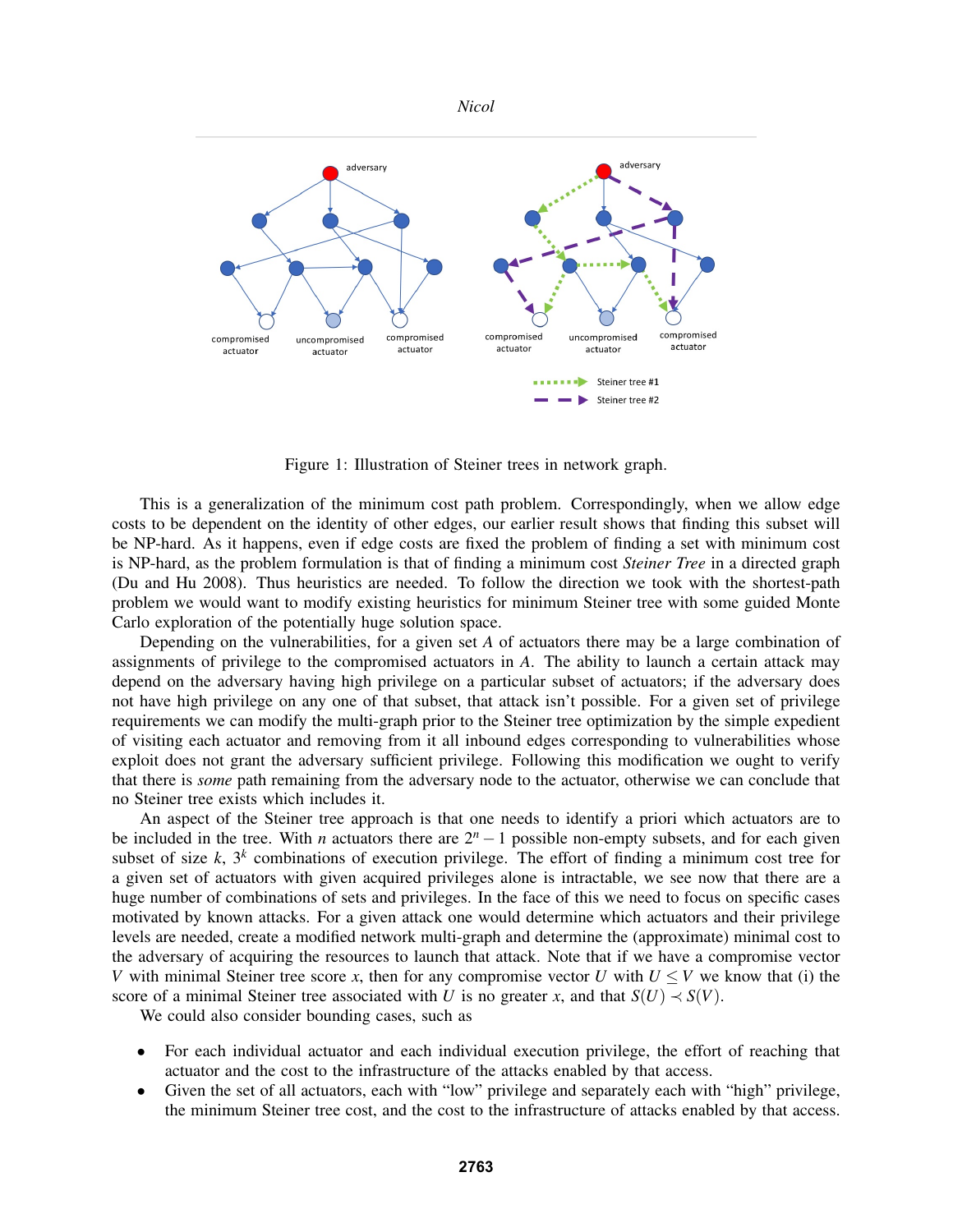Computational complexity issues aside, it isn't clear how to intuitively connect the costs of Steiner trees to the costs of the resulting potential attacks on the infrastructure. The units aren't the same. Furthermore, identification of the most efficient way an adversary has of compromising actuators is not the same as the effort the adversary will need to expend to compromise those actuators, because the adversary does not have perfect knowledge of the system. These are not the only issues with path-based quantification. While a minimal path or minimal Steiner tree does depend on all graph information in the sense that the cost is least over all possibilities, these measures do not seem to capture diversity of possible ways the adversary has to compromise actuators. Consider for example Figure 2. The two graphs shown have identical min-cost paths, with value 3. However, one graph has only two paths, while the other has thirteen. The minimal path measure has nothing to say about the richness of opportunity an attacker has at achieving an exploit.

One can tractably compute the number of unique paths in a directed acyclic graph. If we use  $n(a,b)$ to denote the number of unique paths originating in *a* and reaching *b*, we can use a breadth-first traversal to compute

$$
n(a,b) = \sum_{p \text{ with } p \to b} n(a,p)
$$

with  $n(a,a) = 1$  by definition. If  $p_1 \neq p_2$ , then a path from *a* to  $p_1$  is distinct from *a* path from *a* to *p*2, so that the total number of unique paths to *b* simply adds the number of unique paths from *a* to each of its predecessors in the graph.

While the number of unique paths to an actuator node can be efficiently computed, it has its own limitations as a sole quantifier of cyber risk. Consider: suppose by patching one vulnerability we can reduce the number of paths from the adversary node to actuator nodes from one million to one hundred thousand. Clearly there is improvement, but are we comfortable inferring that the network is ten times more secure? Even if we were to score by computing the logarithm (base 10) of the number of paths, is that the right measure? Patching multiple vulnerabilities to reduce the path count to one hundred...is that network now (only) three times more secure? Another problem with simply counting paths is that two paths may share sub-sequences. While there are thirteen unique paths in the denser graph of Figure 2, the maximum number of paths between source and sink that do not share any edges is five. The maximum number of edge-independent paths is perhaps a better metric for isolating attack potentials, but isn't easily combined with the costs to the critical infrastructure that result from a successful attack.

We are left with the observation that path based enumerations don't correlate well with an intuitive sense of the difficulty an adversary has in gaining access to actuators. Nor is it clear how to connect the cost model of Section §3 with path counts, path lengths, or Steiner tree costs. Part of the problem is that the minimum costs can give the adversary too much credit for intuiting precisely the easiest traversal, while the number of paths imagines the adversary trying every possible path. Neither of these fits adversary's behavior. We will return to this point later.

#### 5 PROTECTION BASED QUANTIFICATION

Path-based quantification tries to capture how easy or how hard it is for an adversary to reach a set of actuator nodes, and achieve a particular set of execution capabilities on them. A different way to quantify the cyber risk is to base it on the work needed to protect devices, e.g., by patching vulnerabilities. In our network multi-graph every individual instance of a vulnerability is expressed as an edge. To eliminate that vulnerability instance somehow is to remove an edge. There may be a financial cost associated with that removal. So, unlike the path based quantification, we have hope here of being able to align the analysis of the cyber network with the costs to the infrastructure of a cyber-enabled attack—both analyses can have units of monetary value. This kind of analysis offers the hope of asking questions such as "If I have *N* euros to spend on defense, how do I spend them to as to maximize the reduction in potential costs (in euros) to the infrastructure?"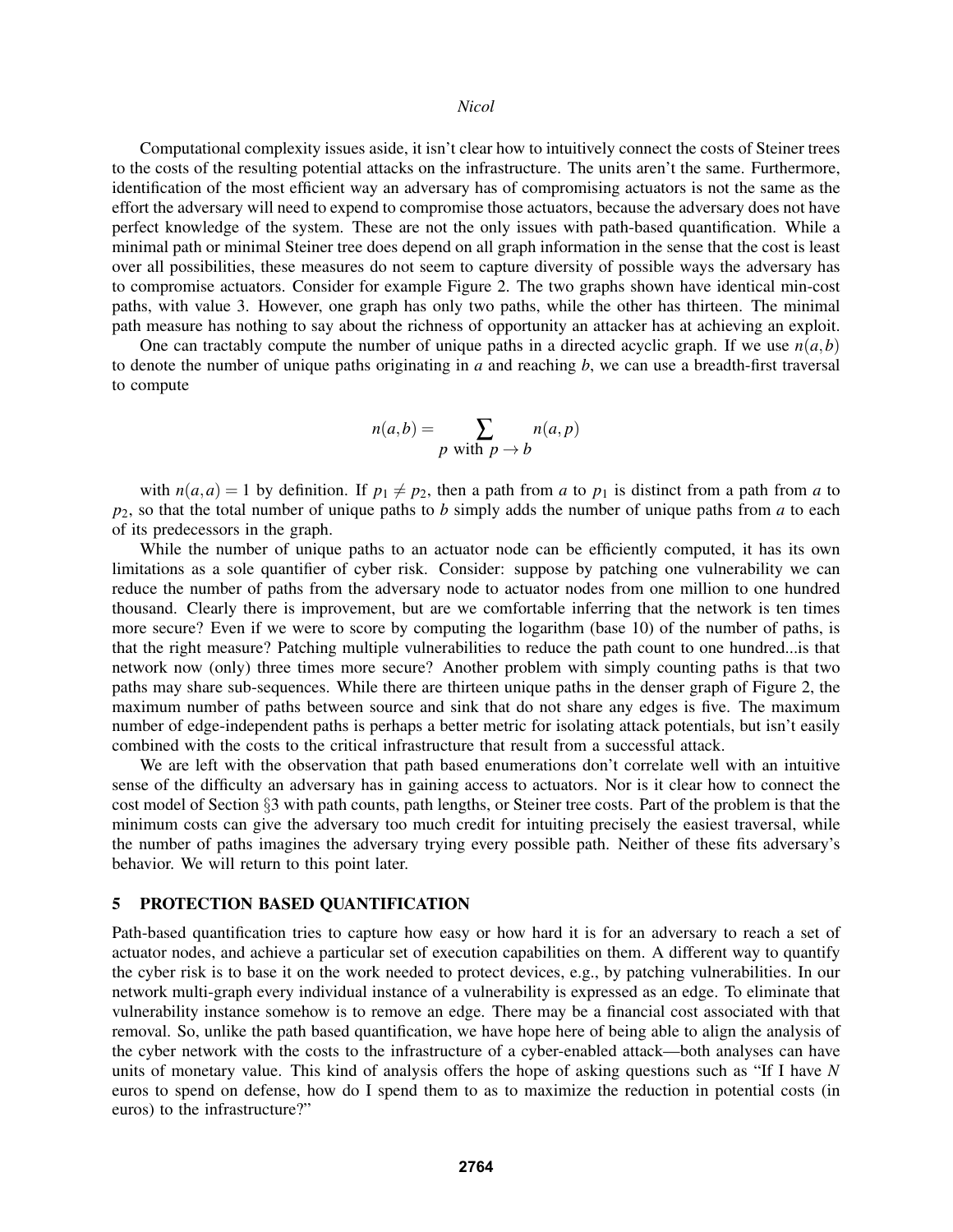

Figure 2: Two network graphs with equal least-cost paths.

There is a significant literature on related problems. The specific problem of optimally choosing instances of vulnerabilities to remove so as to protect all of a set of critical resources (or in a more formal setting, prohibit entry into a particular subset of system states) is sometimes known as the minimum critical attack set (Ammann et al. 2002; Jha et al. 2002; Sheyner et al. 2002; Wang et al. 2006). As we will see, the additional consideration of attacks on the infrastructure that might be launched once a compromise vector is achieved adds another dimension to the problem.

The famous *s*−*t* min-cut algorithm (Hao and Orlin 1994) has application here. Given nodes *s* and *t* in a directed graph with weighted edges, it asks to find the set of edges with minimum sum of edge weights which when removed eliminate every path from *s* to *t*. Efficient solutions are known. This metric can be used as a measure of a given actuator *a<sup>i</sup>* node's exposure to vulnerability exploits that achieve a particular execution privilege *p* on that actuator. If the execution privilege is higher than "none", we modify the actuator's representation in the network multi-graph by removing all inbound edges associated with vulnerabilities whose exploits lead to privilege strictly less than *p*. If every edge is scored by value 1, a min-cut computation with that edge weight assignment will compute and identify the minimum number of vulnerability instances which if patched will keep the adversary from achieving execution privilege *p* on *a<sup>i</sup>* . Notice that if we score edges by the financial cost of applying the patch (a cost which may include estimated costs of dealing with adverse reactions to applying the patch if they should occur) then the min-cut solution identifies the cheapest way of providing protection to that actuator.

The ability to compute the cost of isolating just one actuator can be translated into the ability to efficiently determine the minimum cost of keeping the adversary of achieving a given compromise vector *V*. While the minimum critical attack set problem formulation would look for a minimal set of vulnerability instances whose removal would deny the adversary *every* actuator in *V*, to thwart the vector in aggregate all we need do is deny the adversary one actuator at the privilege level specified in *V*. For every such actuator in *V* we modify the network multi-graph as described above, and find a cut-set that denies the adversary access to that actuator at the privilege level required. If we do this for every compromised actuator represented in *V* we can find the actuator-privilege pair whose separation denies *V* from the adversary at minimum cost.

Now a given attack *A* on the infrastructure may be enabled from a number of compromise vectors  $V_1, V_2, \ldots, V_m$ . To completely deny the adversary the ability to mount *A* we need to deny him every compromise vector *V<sup>j</sup>* . This is the added dimension beyond the minimal critical attack set problem—the attack on the infrastructure can be initiated from multiple sets of cyber targets. However, the machinery we've identified helps us find a feasible—if not minimal—solution. As described above we can find for each  $V_i$  a cut-set with minimum cost that denies the adversary  $V_i$ . We can then take the union of all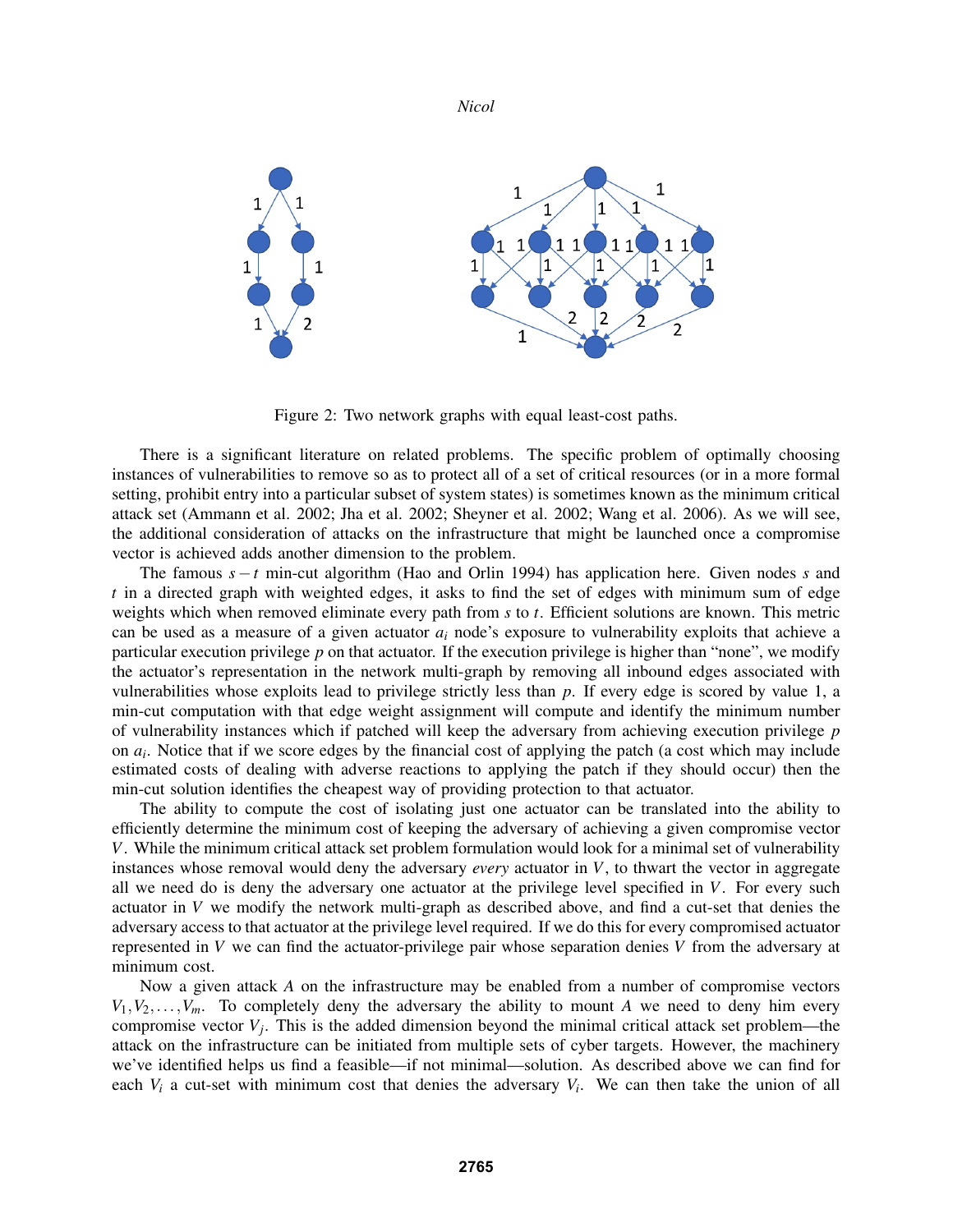minimum cut sets so identified. The sum of the costs of patching the vulnerability instances in those sets is no greater than the sum of the costs of the individual cut-sets.

This construction makes no attempt to take advantage of using the denial of one actuator at a given privilege level to deny the adversary multiple possible compromise vectors. We describe now an approach that does. We construct a bipartite graph where one set of nodes represent each *V<sup>i</sup>* , one node for each. The second set of nodes are comprised of actuator-privilege pairs extracted from all the *V<sup>i</sup>* . We connect the  $V_i$  node to actuator-privilege pair  $(a_j, p)$  if that pair appears in  $V_i$ . Note that a given pair may, if denied the adversary, deny him more than one compromise vector. Note that the *Vi*'s connected to a given pair  $(a_j, p)$  are a subset of the universe of all the  $V_i$ , and that the union of all such subsets is the universe of all the  $V_i$ . The set-cover problem (Cormen et al. 2009) asks for a selection of these subsets with minimal cardinality whose union is the universe. This is equivalent to looking for the smallest number of pairs of actuator-privilege level nodes such that the union of the compromise vector nodes they touch covers all the compromise vector nodes. The minimum cover set problem is NP-complete, but good heuristics are known for it. Thus we can go from identifying all the minimal set of compromise vectors that enable attack *A* to identifying a subset of actuator-privilege priority pairs such that if all pairs in the subset are denied the adversary, then *A* is not possible. With a final application of the min-cut algorithm we can find a minimum cost set of vulnerability instances whose patching denies the adversary from using attack *A*. Given the actuator-privilege pairs from above, we modify the network multi-graph in two ways. First we visit every actuator node identified in the set of pairs and delete from it every inbound edge corresponding to a vulnerability whose resulting privilege level is less than that specified for the actuator in that set. Second, we introduce a dummy terminal node, direct an edge to it from each of the identified actuator nodes, and weight each edge with a value *L* equal to the sum of the weights on all other edges in the entire multi-graph. This weighting ensures that none of these edges will appear in the min-cut we next apply to disconnect the adversary node from the dummy terminal node. Whatever set of edges are identified by the min-cut will lay on paths between the adversary and the actuators.

Patching is only one way of increasing a network's protection. For example, one might introduce a firewall with a configuration that eliminates access to multiple vulnerabilities (hence removes multiple numbers of edges) with a single placement, but can introduce its own vulnerabilities (as it will have a management interface for administrative access.) We can approach the problem of efficiently protecting from a given attack *A*, at least starting the process as before. Starting with *A* and finding the compromise vectors from which *A* can be launched we find as before a minimum set of actuator-privilege pairs to be denied. Instead of a final min-cut algorithm though we need to consider how best to place firewalls. Given a budget *B* is it possible to place firewalls whose total installation cost is less than *B* which isolates that set of actuator nodes? One can take this a step further and combine the possibility of patching and other protections, using some of the budget *B* to install firewalls, and some to apply to patching. There, given a placement of firewalls whose total cost is *c*, does the min-cut solution have cost  $B - c$  or less?

However, all of this machinery is seemingly needed to determine how to protect from a single attack. The space of possible attacks is large. Needed is a mechanism that gives one a sense of the cost and associated risk reduction over a spectrum of possibilities. One "knob" in this spectrum could be the number of actuators with exploits yielding a given privilege level. For example, we could find the single actuator whose compromise at privilege level "low" permits the largest attack cost on the infrastructure, simply by going through all the possibilities, and determine the cost of protecting against it. We could do the same at privilege level "high". We could next consider all pairs of actuators at a given privilege level (if the number of actuators is not too large.) As we increase the number of compromised actuators in the compromise vector we run into combinatorial challenges and must resort to Monte Carlo sampling to estimate the largest impact possible on the infrastructure from attacks launched using *k* compromised actuators at a given privilege level, and the cost of protecting against those attacks. An alternative formulation might use Monte Carlo to estimate, for a given budget *B*, a given number of compromised actuators and a given privilege level the maximum reduction in attack cost possible by investing *B*.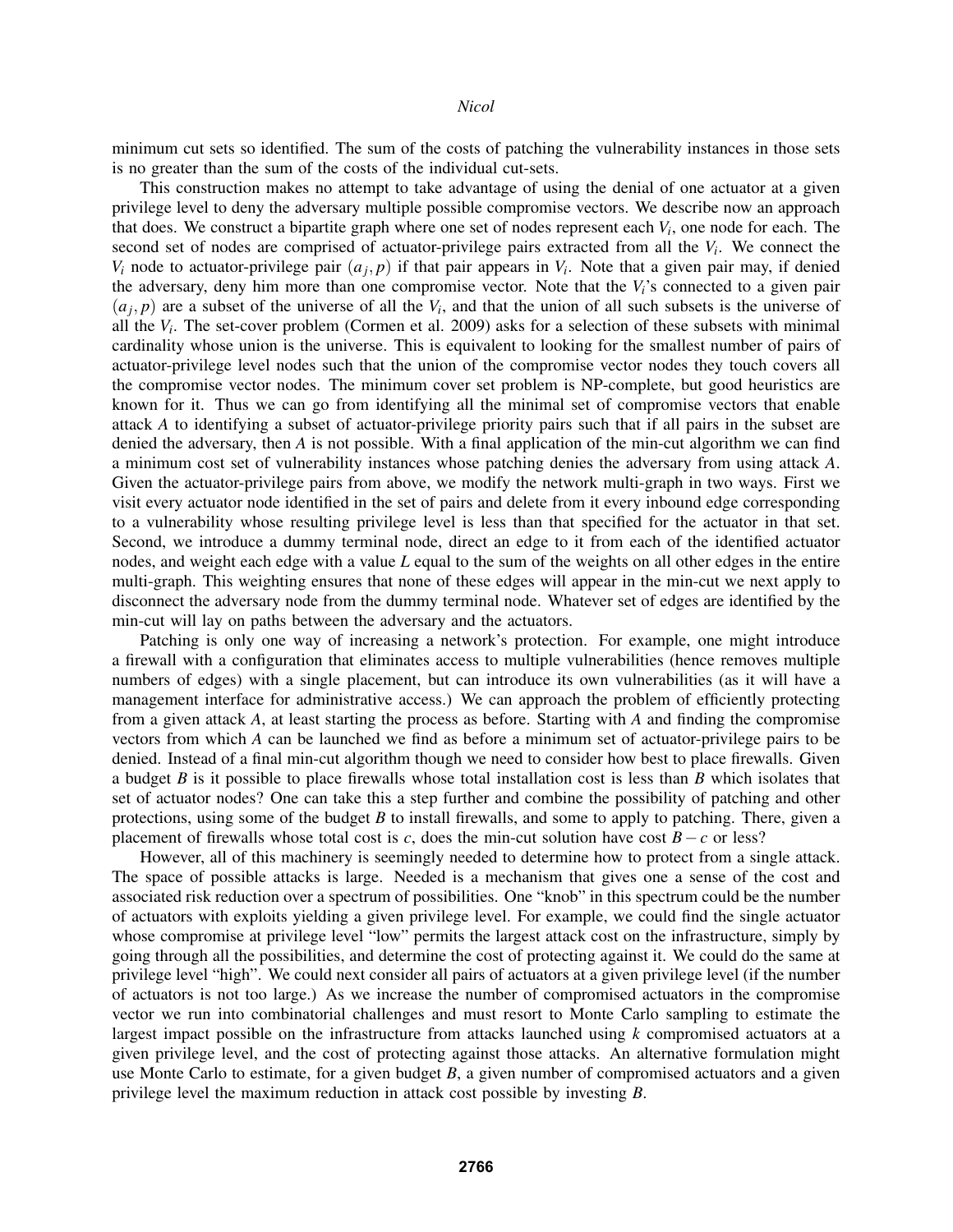## 6 CONCLUSION

This paper examines the challenge of integrating assessment of how an adversary can attack a cyber network with the cost of the attacks on critical infrastructures that are possible as a result. We find that path-based cyber assessments are problematic in this regard, but that protection based mechanisms have a more natural fit. In both cases we see that the solution complexity rises significantly by including the extra complications of different attacks on the infrastructure. These complexities necessitate the use of Monte Carlo based heuristics to base assessments on simulations rather than complex algorithmic analysis. Future work will address these issues.

# ACKNOWLEDGMENTS

This material is based upon work supported by the U.S. Department of Homeland Security under Grant Award Number, 2015-ST-061-CIRC01. The views and conclusions contained in this document are those of the authors and should not be interpreted as necessarily representing the official policies, either expressed or implied, of the U.S. Department of Homeland Security.

## REFERENCES

- Ammann, P., D. Wijesekera, and S. Kaushik. 2002. "Scalable, Graph-based Network Vulnerability Analysis". In *Proceedings of the 9th ACM Conference on Computer and Communications Security*, CCS '02, 217–224. New York, NY, USA: ACM.
- Cormen, T. H., C. E. Leiserson, R. L. Rivest, and C. Stein. 2009. *Introduction to Algorithms, Third Edition*. 3rd ed. The MIT Press.
- Du, D., and X. Hu. 2008. *Steiner Tree Problems In Computer Communication Networks*. River Edge, NJ, USA: World Scientific Publishing Co., Inc.
- Hao, J., and J. Orlin. 1994. "A Faster Algorithm for Finding the Minimum Cut in a Directed Graph". *Journal of Algorithms* 17(3):424 – 446.
- Jha, S., O. Sheyner, and J. Wing. 2002. "Two Formal Analys s of Attack Graphs". In *Proceedings of the 15th IEEE Workshop on Computer Security Foundations*, CSFW '02, 49–. Washington, DC, USA: IEEE Computer Society.
- Nicol, D. M., and V. Mallapura. 2014. "Modeling and Analysis of Stepping Stone Attacks". In *Proceedings of the 2014 Winter Simulation Conference*, 3036–3047. edited by A.Tolk et al., Piscataway, New Jersey:IEEE.
- NIST. "Common Vulnerability Scoring Calculator, v3". https://nvd.nist.gov/vuln-metrics/cvss/v3-calculator. Accessed May 5, 2018.
- Schiffman, M., G. Eschelbeck, D. Ahmad, A. Wright, and S. Romanosky. 2004. "CVSS: A common vulnerability scoring system". *National Infrastructure Advisory Council (NIAC)*.
- Sheyner, O., J. Haines, S. Jha, R. Lippmann, and J. M. Wing. 2002. "Automated Generation and Analysis of Attack Graphs". In *Proceedings of the 2002 IEEE Symposium on Security and Privacy*, SP '02, 273–. Washington, DC, USA: IEEE Computer Society.
- USGovernment. "Presidential Policy Directive 21". https://obamawhitehouse.archives.gov/the-press-office/ 2013/02/12/presidential-policy-directive-critical-infrastructure-security-and-resil. Accessed July 20, 2018.
- Wang, L., S. Noel, and S. Jajodia. 2006, November. "Minimum-cost Network Hardening Using Attack Graphs". *Comput. Commun.* 29(18):3812–3824.

# AUTHOR BIOGRAPHIES

DAVID M. NICOL is the Franklin W. Woeltge Professor of Electrical and Computer Engineering at the University of Illinois at Urbana-Champaign, and Director of the Information Trust Institute. He is the PI for